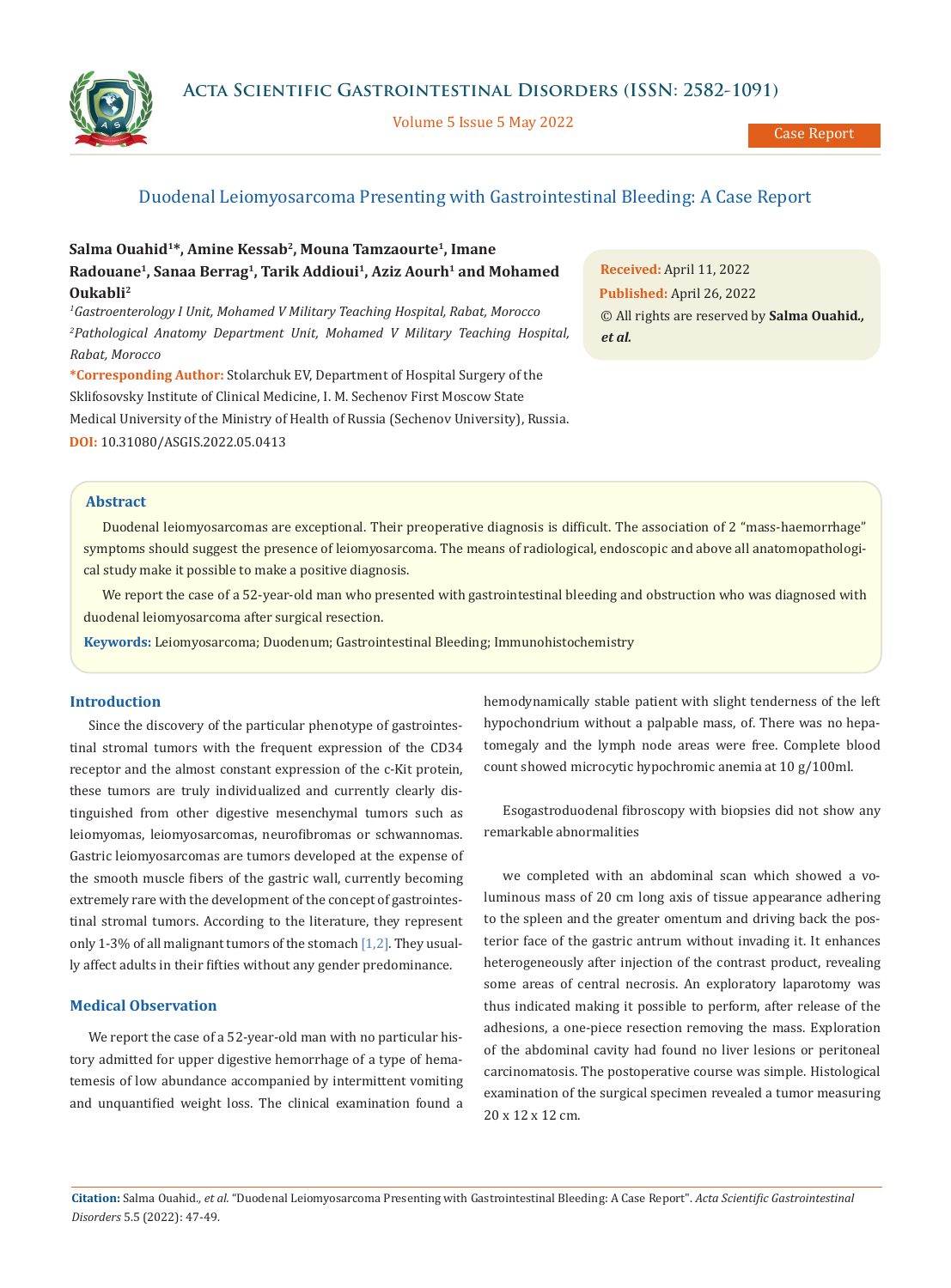At the microscopic study, the samples taken from the tumor correspond to a sarcomatous proliferation. It is made up of long bundles intersecting at right angles, made up of fusiform cells, with moderately abundant eosinophilic cytoplasm, with elongated nuclei with moderately anisokaryotic rounded ends, sometimes pleomorphic, showing atypical mitoses estimated at 15 mitoses/10 fields at high magnification. This proliferation is 10% necrotic and contains some cystic areas with hyalinized fibrosis.

The sarcomatous proliferation comes into contact with the duodenal submucosa without infiltrating it. Elsewhere, the duodenal intestinal mucosa is unremarkable.

An immunohistochemical study was carried out which shows the positivity of the tumor cells for the following antibodies: Anti AML; Anti Desmin; and Anti Hcaldesmon



**Figure b**

#### **Discussion**

Leiomyosarcoma of the duodenum was first reported by von Salis in 1920, and since then there have been a number of reviews and reports of isolated cases in the literature.

Abdominal pain was the most common symptom. Gastrointestinal bleeding was also frequent. These ranged from massive hemorrhage requiring emergency surgical control to slow bleeding with associated anemia, weakness, and pallor. Less common symptoms were vomiting, diarrhea [3-5].

Apart from the discovery of an abdominal mass, the physical examination is most often normal. Gastric endoscopy contributes little to the diagnosis because these submucosal lesions are often predominantly exophytic. Fibroscopy may show a normal aspect or simply an endoluminal curvature caused by an extrinsic expansive process. Perendoscopic biopsies are generally superficial and negative [6]. Echo-endoscopy is the reference examination which confirms the intraparietal nature of the lesion or, on the contrary, its extrinsic origin, with a sensitivity of around 97% [7]. It also makes it possible to study the relationship of the tumor with neighboring organs, to judge the degree of invasion and to specify the existence, although rare, of loco-regional lymph nodes  $[8]$ .

Abdominal CT without then with injection of contrast product and ingestion of water or Gastrografin on the examination table is an interesting tool for analyzing these tumors, especially lesions larger than 10 cm, and for looking for metastases, especially hepatic [7,9]. The images without injection make it possible to visualize the intra-tumoral hemorrhages and the rare endo-lesional calcifications. In the arterial phase, these tumors enhance heterogeneously and transiently due to their hypervascularization with the appearance of central hypodense images of tumor necrosis. Gastric leiomyosarcomas with exoluminal development push back intra and/or retro peritoneal organs and can lead to confusion with lesions of neighboring organs.

The diagnosis of a gastric leiomyosarcoma is difficult preoperatively, it is generally made on the pathological examination of a surgical resection piece. Histologically, leiomyosarcomas are made up of spindle-shaped cells with eosinophilic cytoplasm, coiled central nuclei and remarkably high mitotic activity. However, they remain largely confused with gastrointestinal stromal tumours, at least on endoscopy and imaging. The diagnosis of certainty is made thanks to the immunohistochemical study which shows a diffuse expression of the muscular markers mainly smooth muscle actin associated with the absence of the expression of CD117 and CD34 [6,9]. This histological profile, which corresponds perfectly to our observation, may pose the problem of differential diagnosis with other spindle cell mesenchymal tumors such as leiomyoma, leiomyoblastoma and schwannomas. Complete surgical excision of the tumor with healthy margins remains the standard treatment for gastric leiomoysarcomas. Atypical gastrectomy (wedge resection) with minimum safety margins of 2 cm may be sufficient, but subtotal gastrectomy is necessary in the case of a large tumor

**Citation:** Salma Ouahid*., et al.* "Duodenal Leiomyosarcoma Presenting with Gastrointestinal Bleeding: A Case Report". *Acta Scientific Gastrointestinal Disorders* 5.5 (2022): 47-49.

48